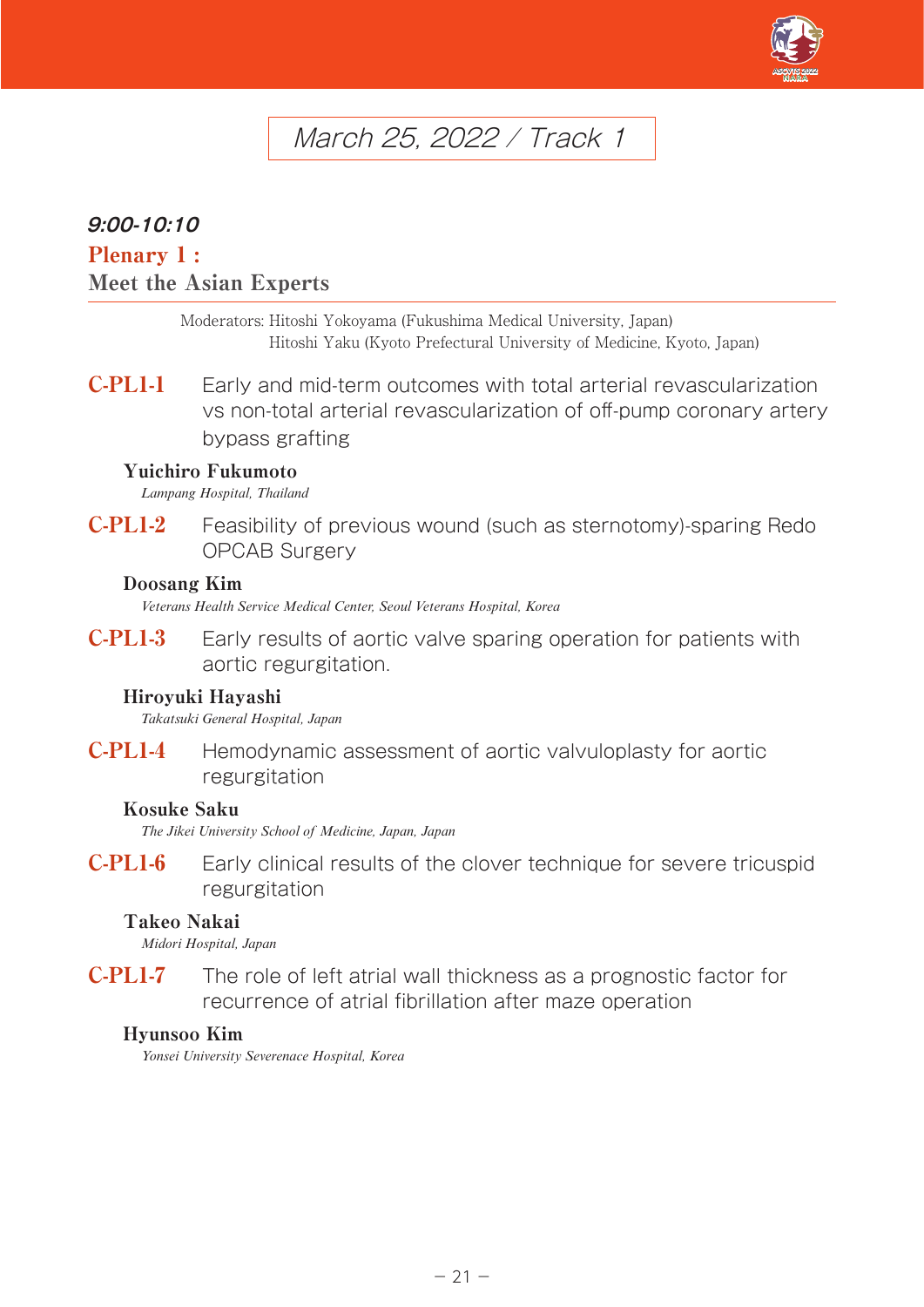# **10:20-11:50** Opening Ceremony :

# Address by

Princess Akiko of Mikasa Opening Speech by

#### Sanghoon Jheon

*ASCVTS Society President, Korea*

Yuichi Ueda *ASCVTS Secretary General , Japan*

Yutaka Okita *ASCVTS2022 President, Japan*

# Lecture by

Robert Campbell *Waseda University Specially Appointed Professor, Japan*

# **13:00-14:10**

Plenary 2 : MICS & Innovation

> Moderators: Noboru Motomura (Toho University Sakura Medical Center, Japan) Hirofumi Takemura (Kanazawa University Hospital, Japan)

C-PL2-1 Minimally invasive coronary artery bypass grafting: Early Experience in a Provincial Hospital of Thailand

#### Nuttapon Arayawudhikul

*Lampang Hospital, Thailand*

C-PL2-2 Impact of the no-touch harvesting technique on vessel diameter of saphenous vein grafts for coronary artery bypass grafting

#### Hiroshi Kurazumi

*Yamaguchi University Graduate School of Medicine, Japan*

C-PL2-3 Totally 3D-Endoscopic Aortic Valve Replacement Using Various Valve Designs

#### Soh Hosoba

*Japanese Red Cross Nagoya First Hospital, Japan*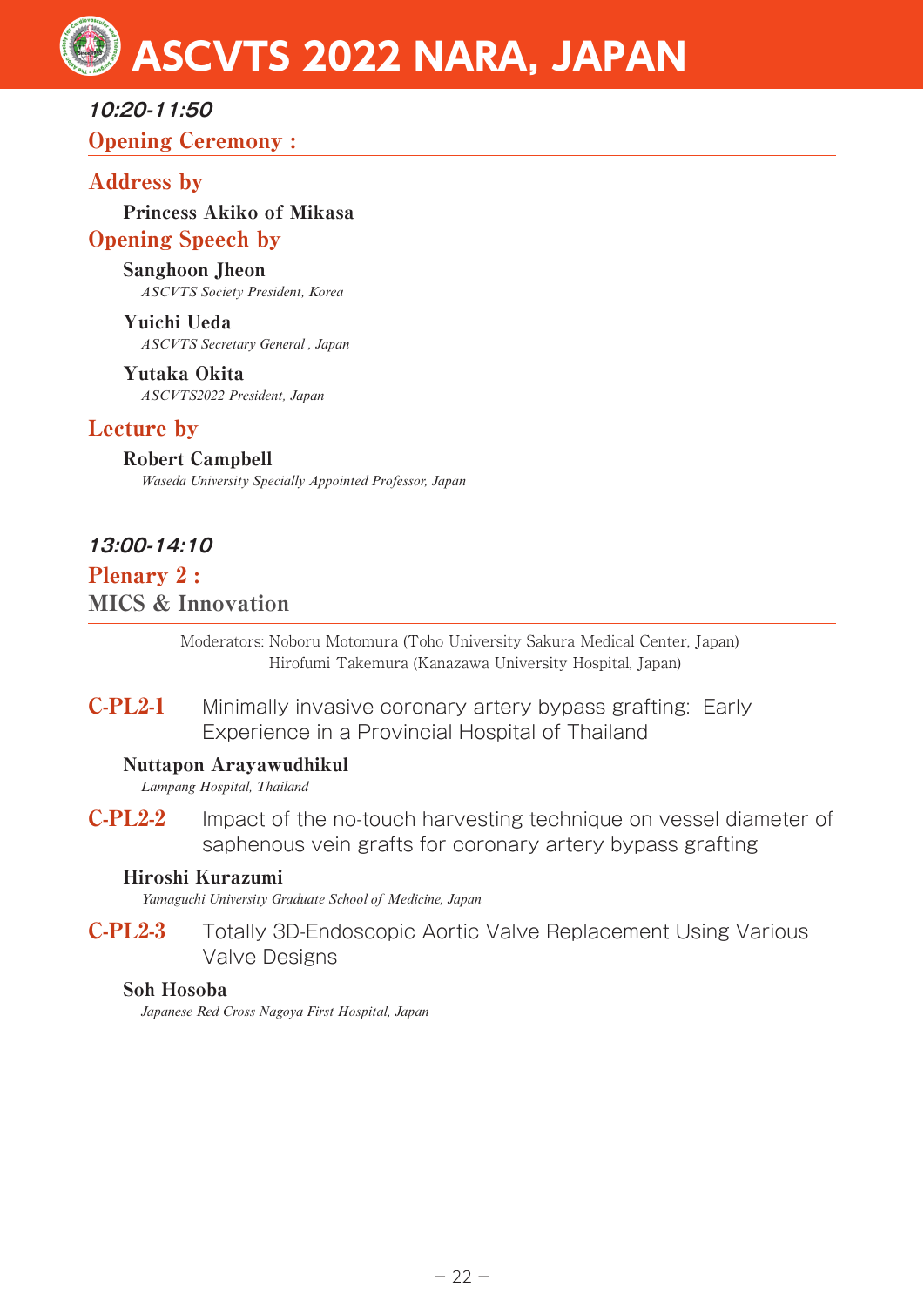

C-PL2-4 Early Results and Hemodynamic Outcomes Associated with Perceval Sutureless Aortic Valve Replacement Single Institutional Experience in Japan

#### Taisuke Nakayama

*Chiba-Nishi General Hospital, Japan*

**C-PL2-5** Is it feasible to apply MICS approach for patients who have a history of previous open heart surgery?

#### Hiroyuki Nishi

*National Hospital Organization, Osaka National Hospital, Japan, Japan*

C-PL2-6 Papillary Muscle Relocation Anteriorly Improves the Survival for Functional Mitral Regurgitation.

#### Keiji Oi

*Tokyo Medical and Dental University, Japan*

C-PL2-7 Mixed Reality (Holography) - Guided Minimally Invasive Cardiac Surgery - A-First-in Man Comparative Feasibility Study

#### WijjMsui MAUNG M Aye

*National University Hospital, National University Health System, Singapore*

# **14:20-15:20**

# Plenary 3 :

#### Thoracic aorta

Moderators: Suk Jung Choo (Asan Medical Center,University of Ulsan College of Medicine, Seoul, Korea)

Takashi Kunihara (The Jikei University School of Medicine, Japan) Nobuyoshi Kawaharada (Sapporo Medical University, Japan)

## A-PL1-1 Mini-Access Aortic Root Reimplantation Surgery: Early Results

#### Dong Youb Han

*Asan Medical Center, University of Ulsan, College of Medicine, Korea*

A-PL1-2 Perioperative and long-term outcomes of redo Bentall procedure after cardiac surgery

#### Kyokun Uehara

*Tenri Hospital, Japan*

A-PL1-3 Svensson Procedure of the Aortic Root Replacement for Reoperations after the Proximal Aortic Surgery

#### Yasuyuki Bito

*Osaka City General Hospital, Japan*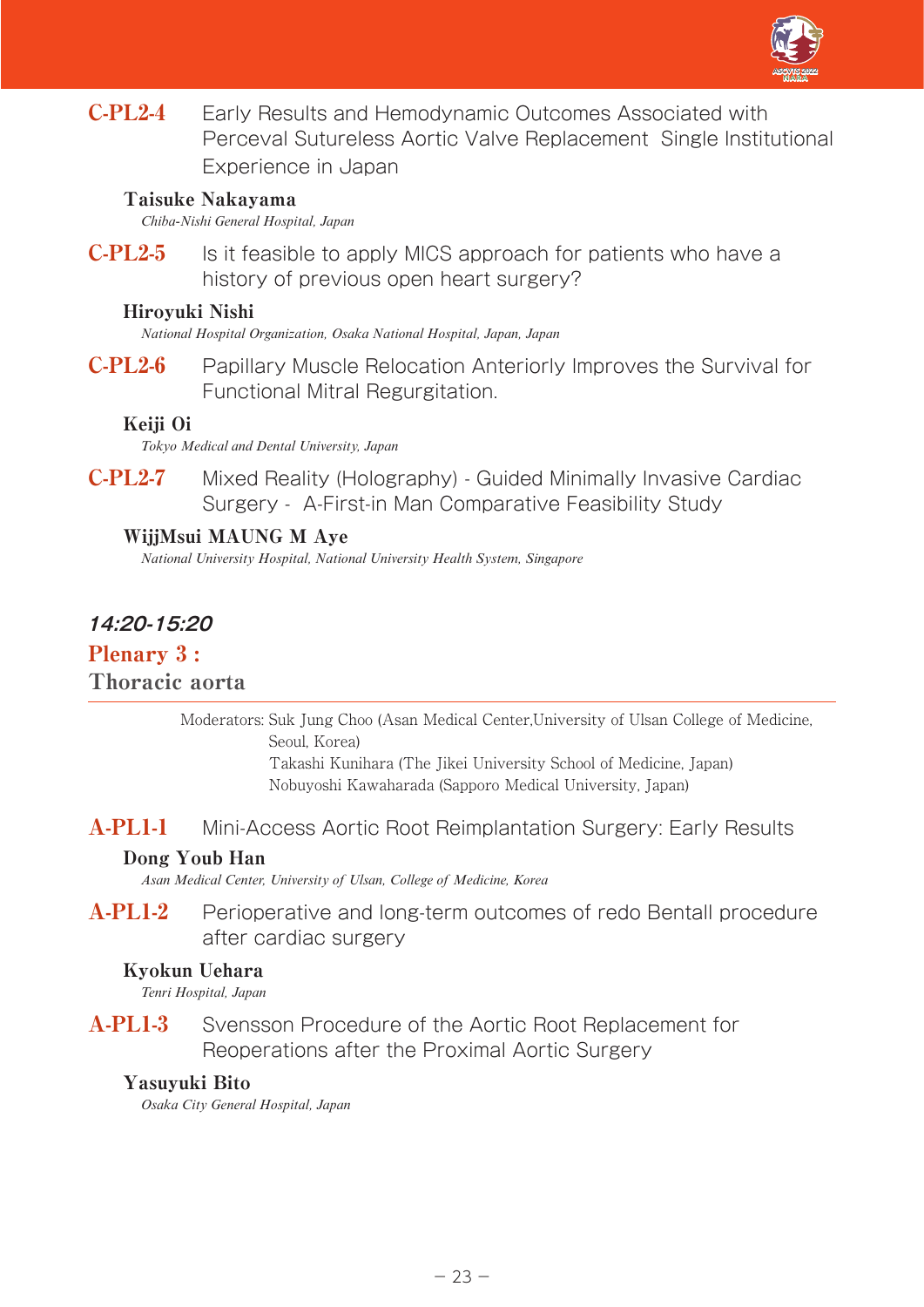# A-PL1-4 A surgical management for post-TEVAR complications: "Zone 0 arch repair" strategy using a frozen elephant

## Takayuki Kadohama

*Akita University Graduate School of Medicine, Japan*

A-PL1-5 The differences of midterm outcomes in debranching thoracic endovascular aortic repair between zone 0 and zone 1-2 landing

#### Yoshimasa Seike

*National Cerebral and Cardiovascular Center, Japan*

A-PL1-6 Does cold blood perfusion into critical segmental artery result in uniform temperature decrease at lower spinal cord?

#### Masayuki Otani

*Tohoku University Graduate School of Medicine, Japan*

# **15:30-16:30**

# Plenary 4 : Acute Type A Aortic Dissection

Moderators: Li Zhong Sun (Beijing Anzhen Hospital, China) Genichi Sakaguchi (Kindai University Hospital, Japan) Keiji Uchida (Yokohama City University Medical Center, Japan)

A-PL2-2 Double Jacket Wrapping root reconstruction method for proximal repair in acute type A aortic dissection

#### Dongiin Wang

*The Affiliated Drum Tower Hospital of Nanjing University Medical School, China*

A-PL2-3 Midterm outcome of acute type A aortic dissection with carotid artery dissection

#### Noriyuki Abe

*Okinawa Nanbu Prefectural Medical Center and Children's Medical Center, Japan*

A-PL2-4 Surgical results in patient with common carotid artery static obstruction secondary to acute type A aortic dissection

#### Yosuke Inoue

*National Cerebral and Cardiovascular Center, Japan*

A-PL2-5 Early reperfusion strategy for treatment of malperfusion accompanied with type A acute aortic dissection

#### Shota Yasuda

*Yokohama City University Medical Center, Japan*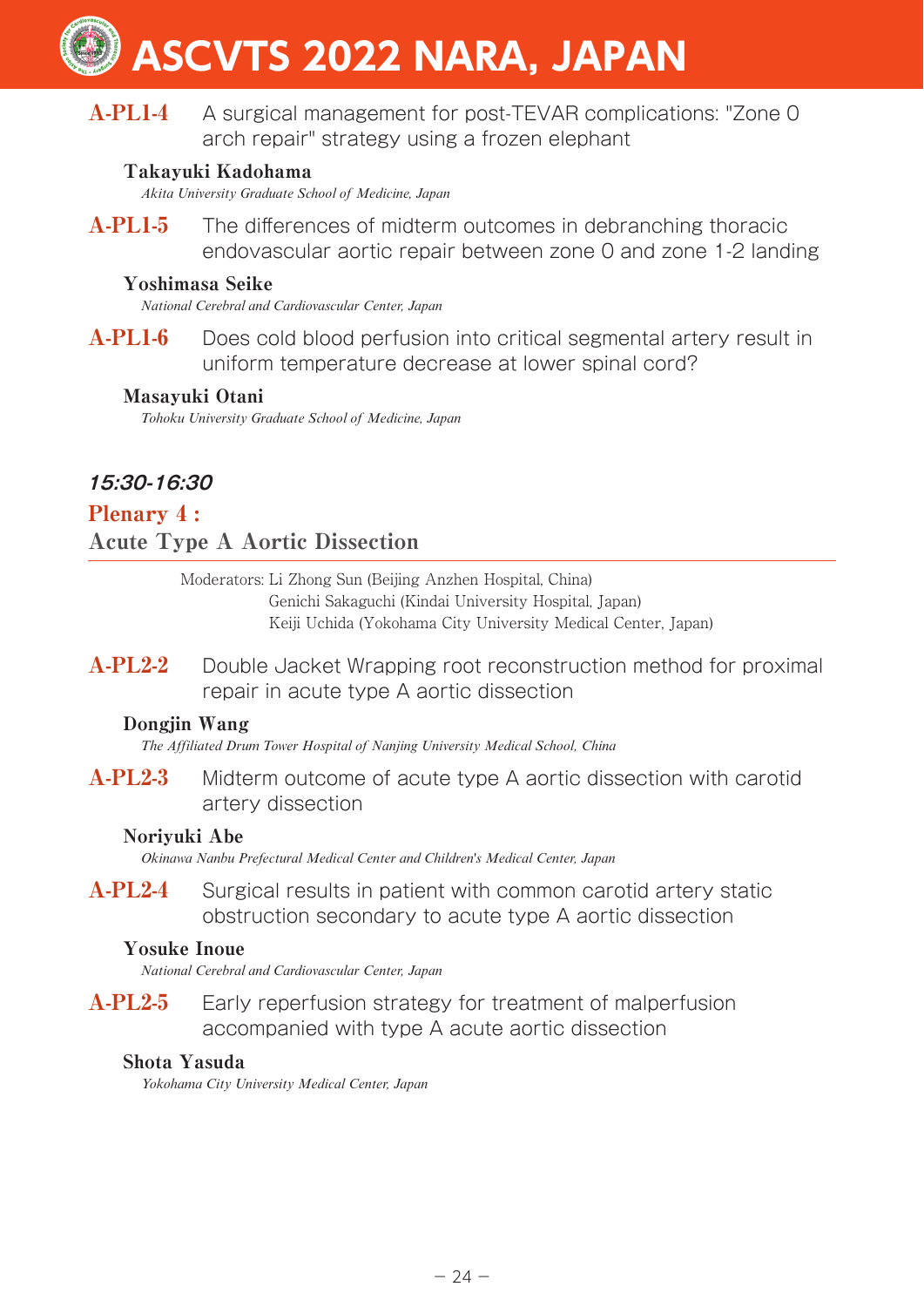

A-PL2-6 Selective reperfusion first is rational for patients with mesenteric malperfusion in acute type A aortic dissection

#### Yunxing Xue

*The Affiliated Drum Tower Hospital of Nanjing University Medical School, China*

# **16:40-18:20**

RHICS: Session I :

#### Surgical Treatment and Options in Heart Failure

Moderators: Roland Hetzer (Charite- Universit tsmedizin Berlin, Germany) Minoru Ono (, Japan) Matthias Loebe (, USA)

#### RHICS1-1 Heart failure: Surgical alternatives and perspectives

#### Roland Hetzer

*Charite- Universitätsmedizin Berlin, Germany*

**RHICS1-2** Ventricular assist device in heart failure: Recovery of the myocardium

#### Mariano Francisco Javier

*University Vascular Center Hamburg, Germany*

RHICS1-3 Correlation between hemolysis and von Willebrand factor degradation in patients with VAD

#### Ryuichi Taketomi

*Tohoku University Graduate School of Medicine, Japan*

**RHICS1-4** VAD in heart failure in children: bridge to heart transplantation or myocardial recovery?

#### Eva Maria Javier Delmo

*Charite -Universit tsmedizin Berlin, Germany*

#### RHICS1-5 High Risk Cardiac Surgery

#### Jeko Madjarov

*Atrium Health, Wake Forest School of Medicine, USA*

RHICS1-6 Heart transplantation: state of the art and perspectives

#### Mariano Javier

*University Vascular Center Hamburg, Germany*

RHICS1-7 Association between blood type of heart transplant candidates and their survival outcomes after transplant registration in Japan

#### Masahiko Ando

*The University of Tokyo Hospital, Japan*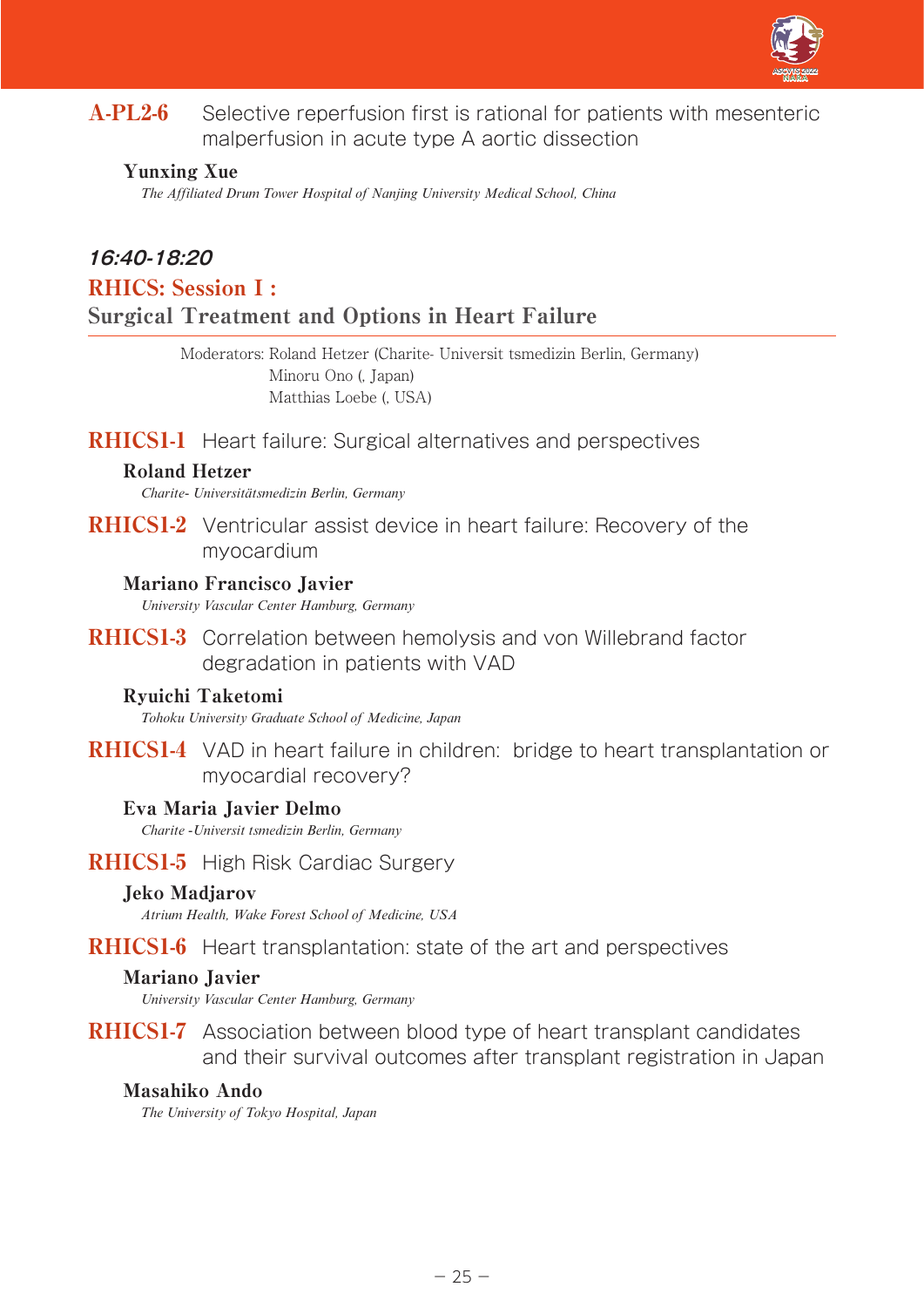# **RHICS1-8** Orthotopic Heart Transplantation in patients refusing blood transfusion

#### Atsushi Nemoto

*University of Chicago Medicine, United States*

RHICS1-9 Stem cell application in heart failure: alternative to surgery?

### Gustav Steinhoff

*University of Rostock, Germany*

# **18:30-19:10**

# RHICS: Session II :

# Sharing of experience in classic and new approaches in valve surgery

Moderators: Matthias Loebe (University of Miami Hospital and Clinics, USA) Takeo Tedoriya (Ageo Central Hospital, Japan)

**RHICS2-1** Tricuspid valve surgery in Ebstein anomaly

#### Roland Hetzer

*Charite- Universit tsmedizin Berlin, Germany*

**RHICS2-2** Mitral valve surgery in ischemic mitral incompetence

#### Ralf Sodian

*University of Munich, Germany*

RHICS2-3 Aortic valve surgery in the elderly

#### Matthias Loebe

*University of Miami Hospital and Clinics, USA*

RHICS2-4 Virtual reality imaging for cardiovascular surgery: Novel 3D workstation and precise surgical strategy

#### Takeo Tedoriya

*Ageo Central Hospital, Japan*

# **19:20-19:50**

# RHICS: Session III :

Surgery for pediatric and congenital heart diseases

Moderators: Kisaburo Sakamoto (Shizuoka Children's Hospital, Japan) Shingo Kasahara (Okayama University, Japan)

# RHICS3-1 Congenital Mitral stenosis

#### Shingo Kasahara

*Okayama University, Japan*

**RHICS3-2** Surgery for congenital mitral valve insufficiency

#### Eva Maria Javier Delmo

*Charite -Universit tsmedizin Berlin, Germany*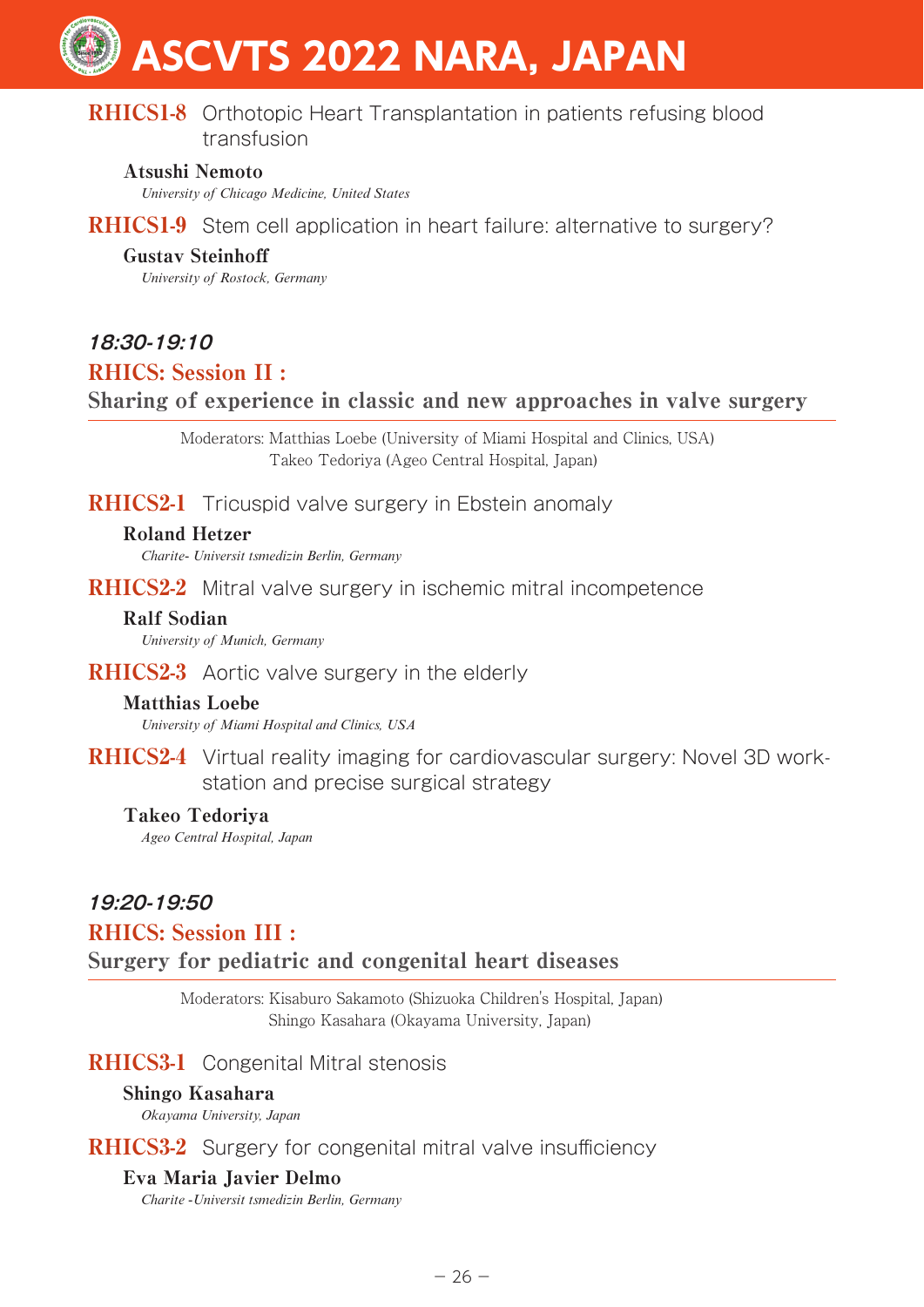

# March 25, 2022 / Track 2

# **9:00-10:00**

# Genaral Plenary :

# Abstracted oral top-topics

Moderators: Kisaburo Sakamoto (Shizuoka Children's Hospital, Japan) Young Hwan Park (Severance Cardiovascular Hospital, Korea)

**P-PL1-1** Autologous pulmonary artery patch aortoplasty for arch anomaly

#### Shuichi Shiraishi

*Niigata University Graduate School of Medical and Dental Sciences, Japan*

P-PL1-2 11-Years Paediatric ECMO Experience and Program Development in a Tertiary-Care Institution

#### WINN MAUNG M AYE

*National University Hospital, National University Health System, Singapore, Singapore*

**P-PL1-3** Improvement and development of Nuss procedure - the problem of succeeding surgeons

#### Yasushi Kasagi

*Matsuyama Cardiovascular Medical Center, Japan*

P-PL1-4 Truncal Valve Leaflet Reconstruction With Autologous Pericardium In a Neonate; One Year Follow-up And the Following Operation

#### Yuji Nakamura

*Mt.Fuji Shizuoka Children's Hospital, Japan*

# **12:00-12:50**

# Luncheon Seminar 3 :

#### Terumo Corporation

Moderators: Yutaka Okita (Kobe University, Kobe / Takatsuki General Hospital, Osaka, Japan)

#### LS3-1 How to train aortic surgeon?

#### Hiroo Takayama

*Columbia University College of Physicians & Surgeons, New York*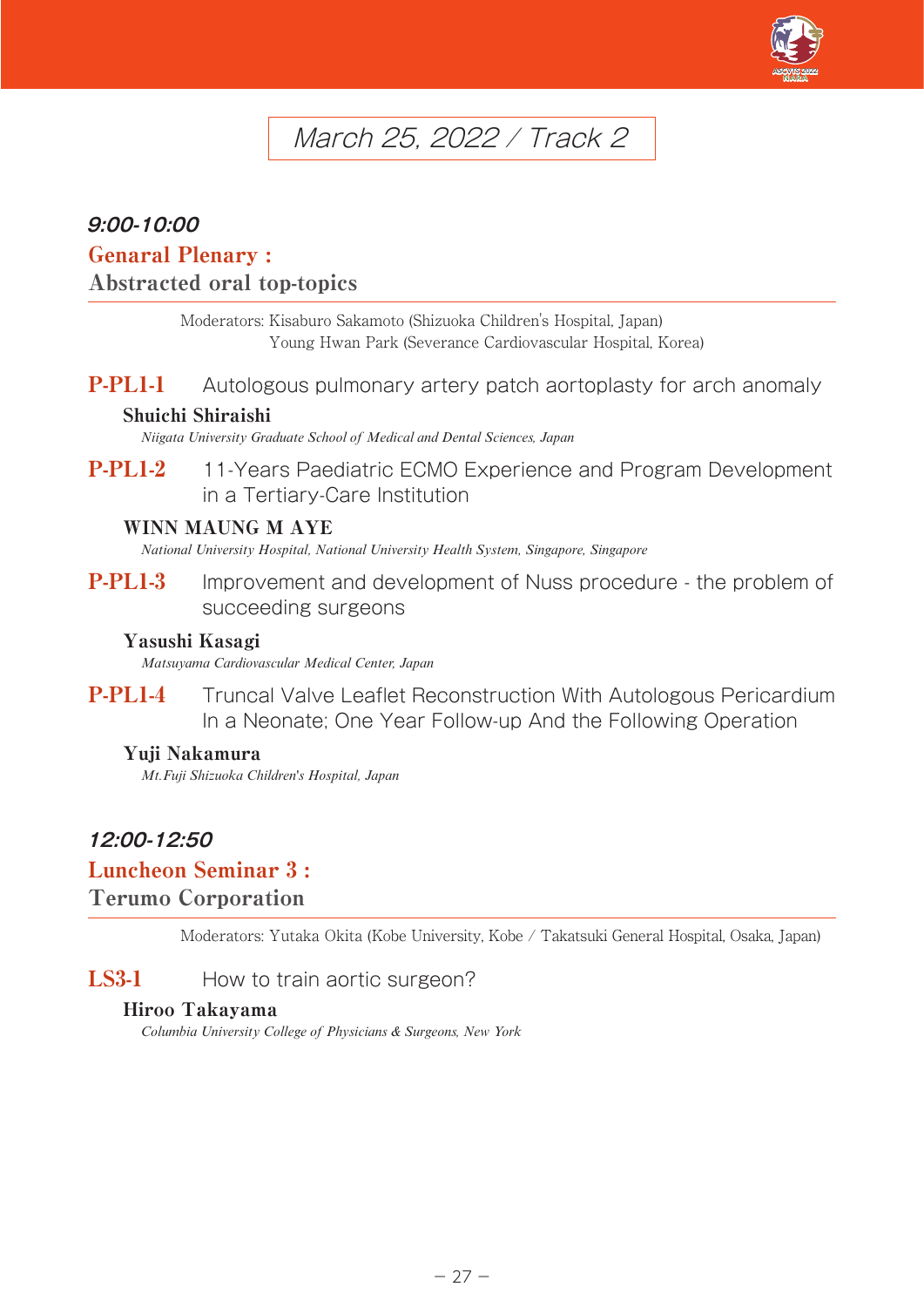# **13:00-14:30**

# Targeted Plenary :

# [Fontan] long-term outcome and new approach

Moderators: Naoki Yoshimura (1st Department of Surgery, University of Toyama, Japan,

Japan)

Yih-Sharng Chen (Cardiovascular Surgery, National Taiwan University Hospital, Taiwan)

# **P-PL2-1** Surgical Management of the Failing Fontan

## Emile Bacha

*Columbia University, USA*

**P-PL2-2** For good hemodynamics after Fontan operation – the role of intraextra TCPC

# Keiichi Hirose

*Mt.Fuji Shizuoka Children's Hospital, Japan*

**P-PL2-3** Recent approach and results for PVO in univentricular repair

## Naoki Yoshimura

*University of Toyama, Graduate School of Medicine, Japan*

P-PL2-4 Dynamic Contrast-enhanced Magnetic Resonance Lymphangiography: Novel and Informative Approach to Lymphatic Disorders in Fontan Circulation

#### Keisuke Satou

*Shizuoka Children's Hospital, Japan*

**P-PL2-5** Management for cardiac failure after Fontan: prespective from USA

# Edward J Hickey

*Texas Children's Hospital, USA*

P-PL2-6 Management for cardiac failure after Fontan: prespective from Europe

# Lorenzo Galletti

*, Italy*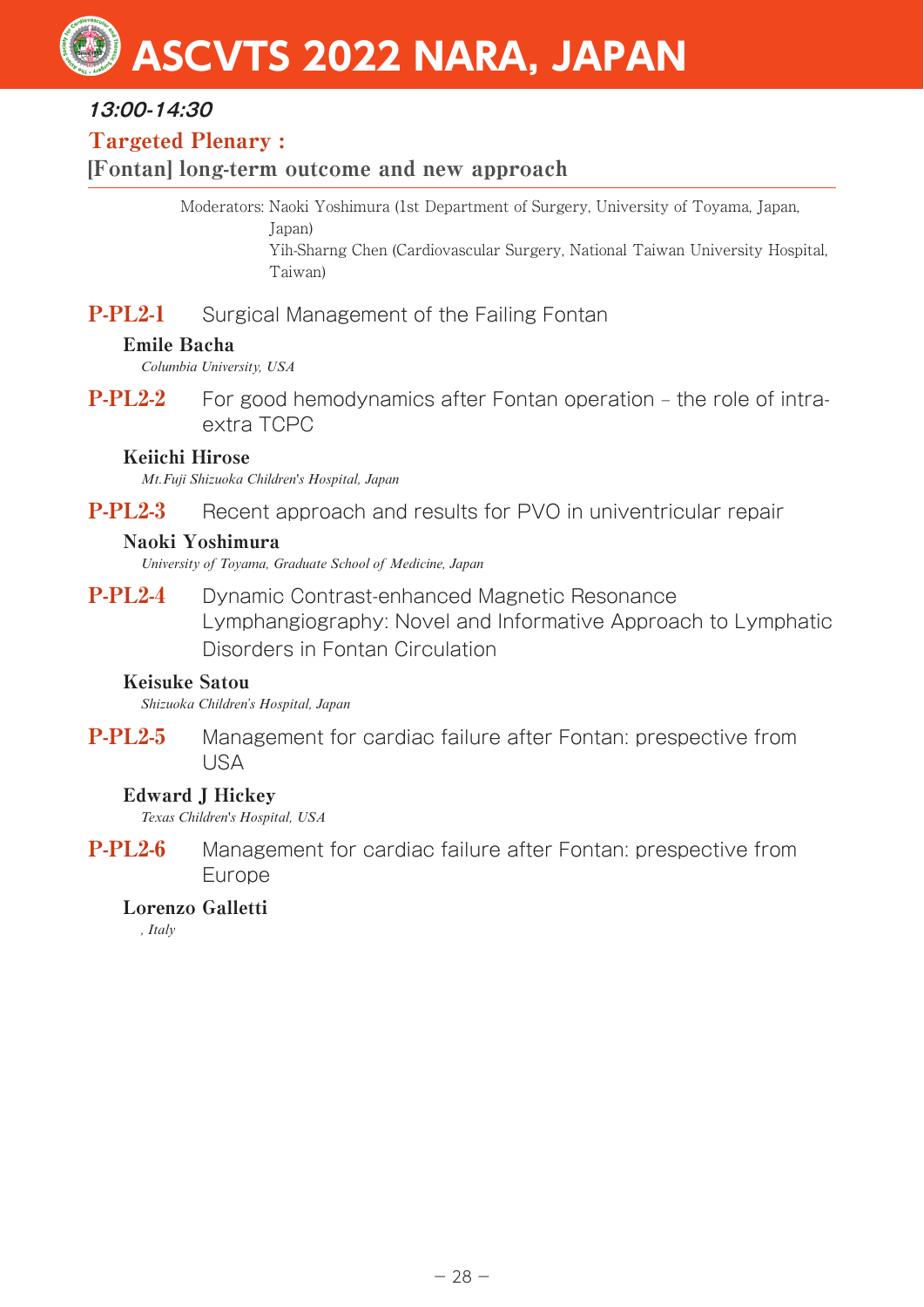

# **15:00-16:30**

# Targeted Oral/Video Plenary : [complex TGA & DORV] surgical procedures & outcomes

Moderators: Hajime Ichikawa (National Cerebral and Cardiovascular Center, Japan) Sivakumar Sivalingam (National Heart Institute, Malaysia)

**P-PL3-1** Modified aortic root translocation for congenitally corrected transposition of the great arteries, ventricular septal defect, and pulmonary stenosis

#### Hajime Sakurai

*Japan Community Healthcare Organization Chukyo Hospital, Japan*

**P-PL3-2** Standardized operative technique and outcomes of neonatal singlestage aortic arch repair and complex arterial switch operation.

#### Laszlo Kiraly

*National University Hospital Singapore, Singapore*

#### **P-PL3-3** Intra cardiac repair for double outlet both ventricle

#### Sivakumar Sivalingam

*National Heart Institute, Kuala Lumpur, Malaysia*

P-PL3-4 Nikaidoh procedure

#### Victor Morell

*, USA*

# P-PL3-5 Half-Turned Truncal Switch procedure

#### Masaaki Yamagishi

*Kyoto Prefectural University of Medicine, Japan*

### **P-PL3-6** Double Switch operation

#### Hajime Ichikawa

*National Cerebral and Cardiovascular Center, Japan*

# **16:40-17:40**

#### Evening Seminar 1 :

#### Johnson & Johnson K.K.

Moderators: Taichi Sakaguchi (Department of Cardiovascular surgery, Hyogo College of Medicine, Japan)

# Surgical strategies for difficult cases

**ES1-1** How to practice and educate the surgical technique

#### Arudo Hiraoka

*Department of Cardiovascular surgery, The Sakakibara Heart Institute of Okayama, Japan*

#### ES1-2 Surgical strategies for complicated cases

#### Naosumi Sekiya

*Department of Cardiovascular surgery, Sakurabashi Watanabe Hospital, Japan*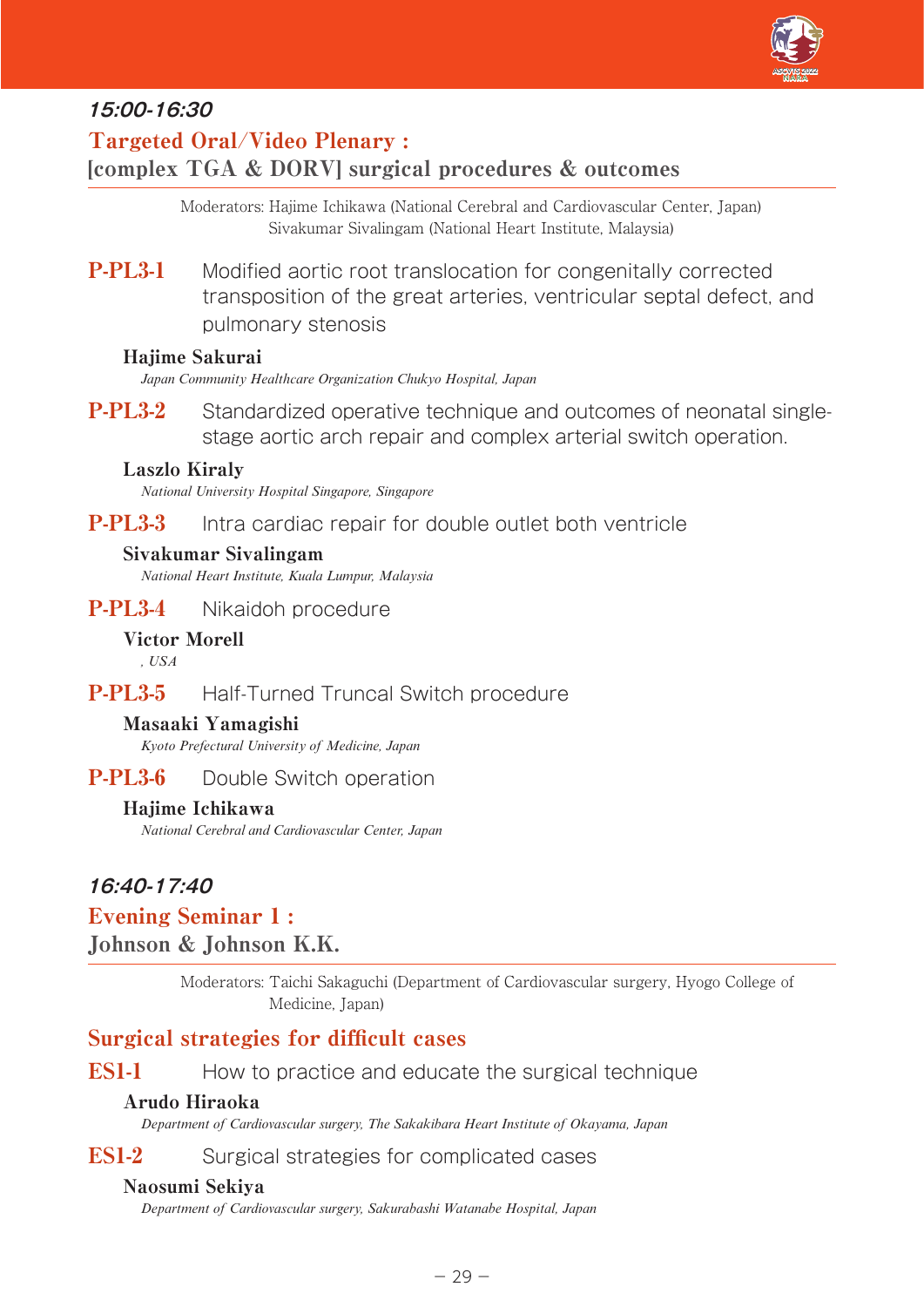# March 25, 2022 / Track 3

# **9:00-10:00**

### Plennary Thoracic 1 :

## Meet the Experts

Moderators: Shaf Keshavjee (Toronto Lung Transplant Program, University of Toronto, Canada) Jun Nakajima (The University of Tokyo Graduate School of Medicine , Japan)

T-PL1-1 The underlying tumor genomics of lung adenocarcinoma

#### David R. Jones

*Memorial Sloan Kettering Cancer Center, New York, USA*

T-PL1-2 How to strengthen thoracic domain in ASCVTS

#### Sanghoon Jheon

*Seoul National University Bundang Hospital, Korea*

T-PL1-3 Lung cancer surgery using transplant technique

#### Hiroshi Date

*Kyoto University, Japan*

T-PL1-4 Update in Lung Transplantation 2022

#### Shaf Keshavjee

*University Health Network, Canada*

# **12:00-12:50**

# Luncheon Seminar 4 :

# Johnson & Johnson K.K.

Moderators: Hiroshi Date (Department of Thoracic Surgery, Kyoto University, Japan)

# Japanese Harmony for segmentectomy  $\sim$  Less invasive, more curative  $\sim$

LS4-1 Robotic Segmentectomy and Single port Segmentectomy in Kyoto **University** 

#### Masatsugu Hamaji

*Department of Thoracic Surgery, Kyoto University, Japan*

 $LS4-2$  Thoracoscopic Segmentectomy  $-$  How to manage intersegmental  $plane -$ 

#### Wataru Nishio

*Department of Chest Surgery, Hyogo Cancer Center, Japan*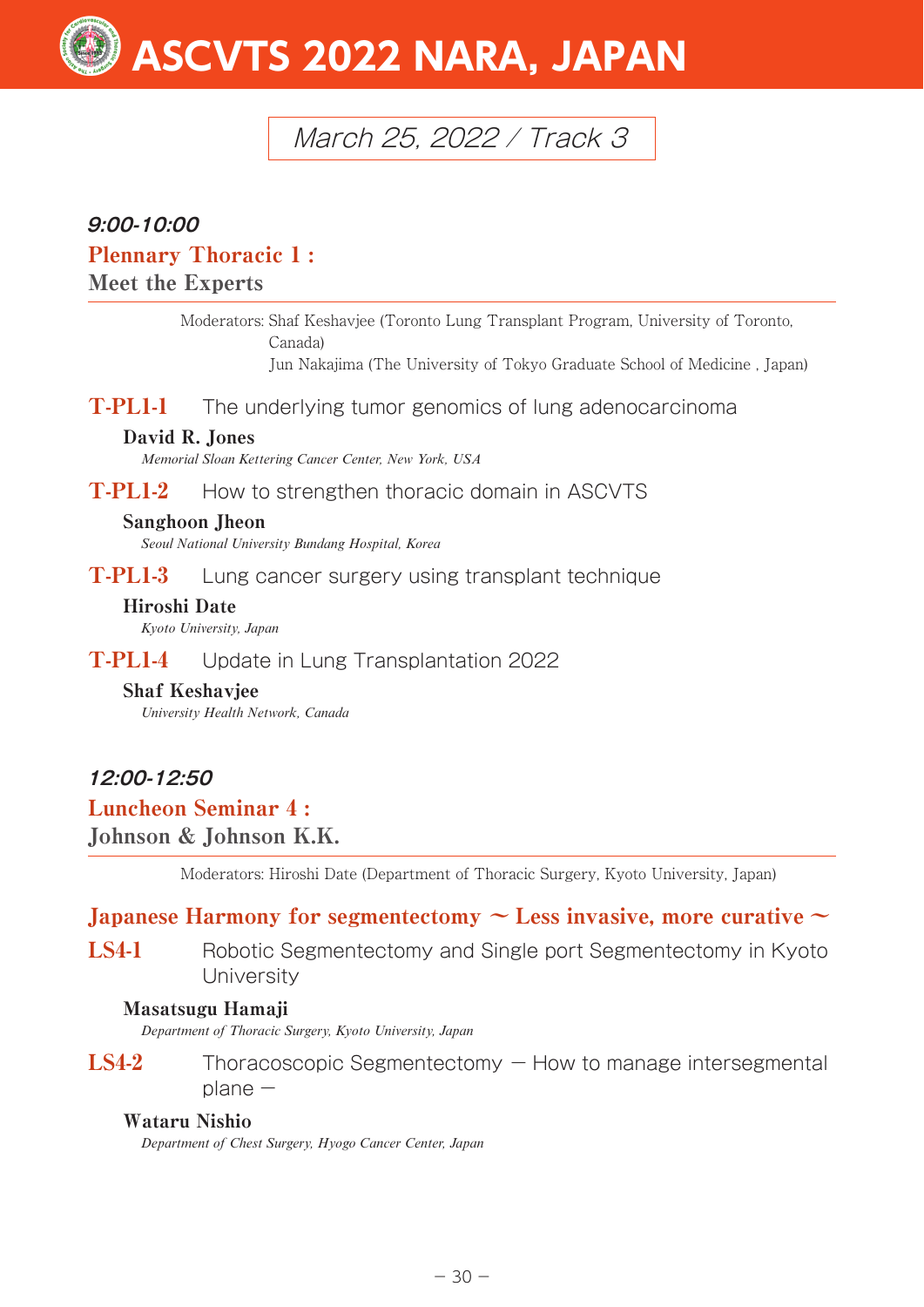

# **13:00-14:00**

## Lung cancer 1 :

Moderators: Alan Sihoe (Gleneagles Hospital, Hong Kong, China) Masayuki Chida (Dokkyo Medical University, Japan)

T-01-2 Traditional underwater seal versus digital chest drainage following pulmonary resection.

#### Francis Cheung

*St Vincent's Hospital Melbourne, Australia*

T-O1-3 Electormagnetic Bronchoscopy Guided Microwave Ablation Combined with Thoracoscopic Surgery for Synchronous Multiple Primary Lung Cancer

#### Feichao Bao

*Shanghai Chest Hospital, Shanghai Jiao Tong University, China*

T-01-5 Prognostic effect of ground glass opacity - presence in the same predominant subtype of lung adenocarcinoma

#### Woohyun Jung

*Seoul National University Bundang Hospital, Korea*

T-O1-6 Safety and prognosis of complex segmentectomy in non-small cell lung cancer

#### Yuichiro Onuki

*Yamanashi University, Yamanashi, Japan, Japan*

# **14:30-15:40**

#### Esophagus :

Moderators: Simon Law (The University of Hong Kong, Hong Kong SAR, China)

#### T-02-1 Expert video (My esophagus surgery)

#### Simon Law

*The University of Hong Kong, Hong Kong SAR, China*

#### T-O2-2 Expert video (My esophagus surgery)

#### Hiroyuki Daiko

*National Cancer Center Hospital, Japan*

T-O2-3 Recurrence Index Predicts Prognosis of Patients with pathological T1 Esophageal Squamous Cell Carcinoma

#### Ling Chen

*Fujian Medical University, China*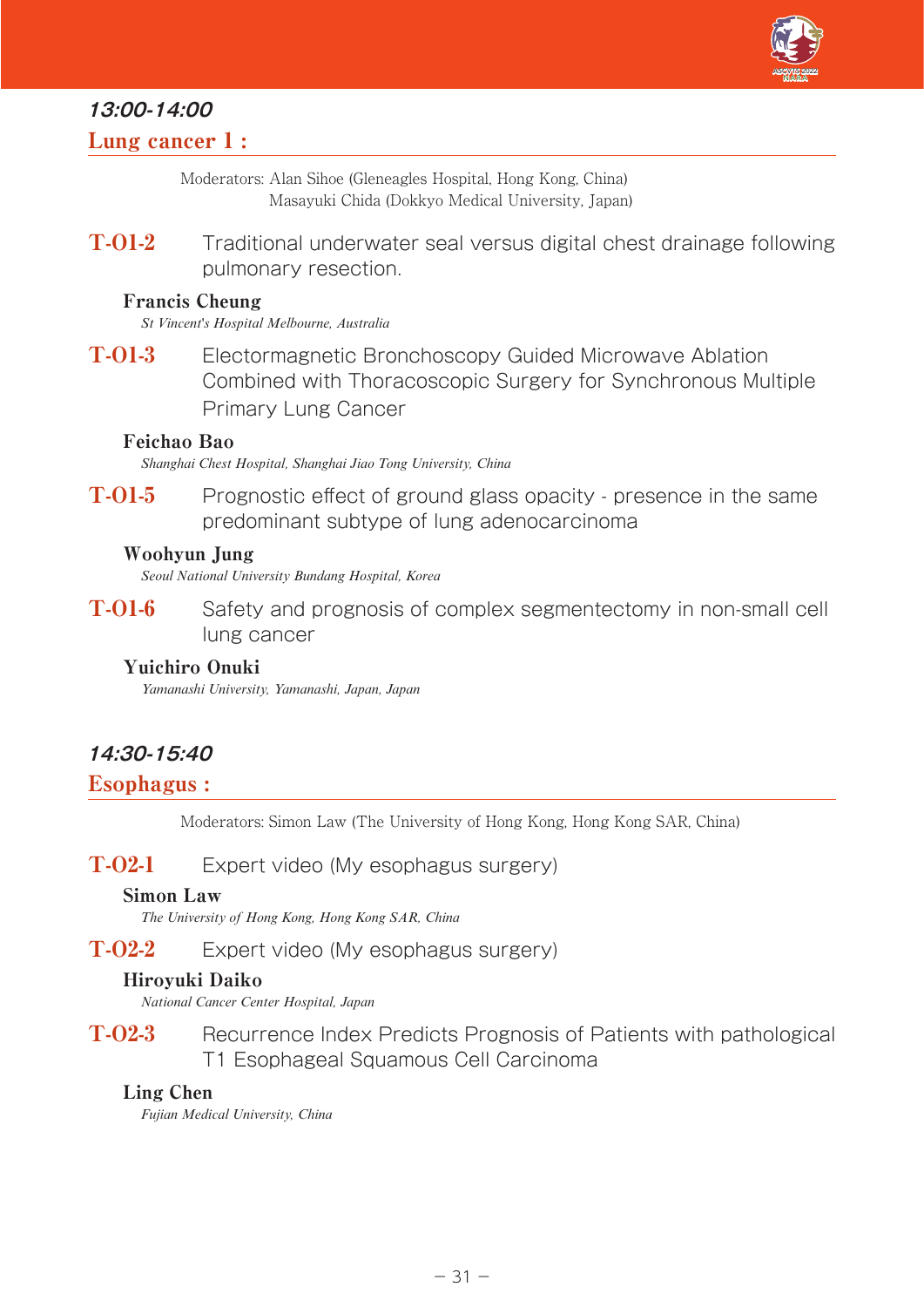T-O2-4 Risk and prognostic factors for lymph node metastasis and survival in T1-T2 stage esophageal squamous cell carcinoma

### Lin Xu

*Affiliated Hospital of North Sichuan Medical College, China*

T-O2-5 Short-term and long-term outcome after esophageal cancer surgery

#### Ganzorig Baatar

*National Cancer Center, Mongolia*

T-O2-6 Robotic-assisted thoracoscopic enucleation of esophageal mesenchymal tumors and foregut cysts: case series and review of the literature

#### Yung-Hsin Chen

*National Taiwan University Hospital, Taiwan*

# **16:40-17:40**

Evening Seminar 2 : Medtronic Japan Co.,Ltd.

> Moderators: Satsuki Fukushima (National Cerebral and Cardiovascular Center Hospital, Japan)

**ES2-1** Revisiting Mitral Valve Repair for Degenerative Mitral Valve Regurgitation – the physiological valve repair –

#### Michele De Bonis

*Cardiac Surgery,Innovation and Researh Director Trainig Shool in Cardiac Surgery San Raffaele University Hospital,Italy*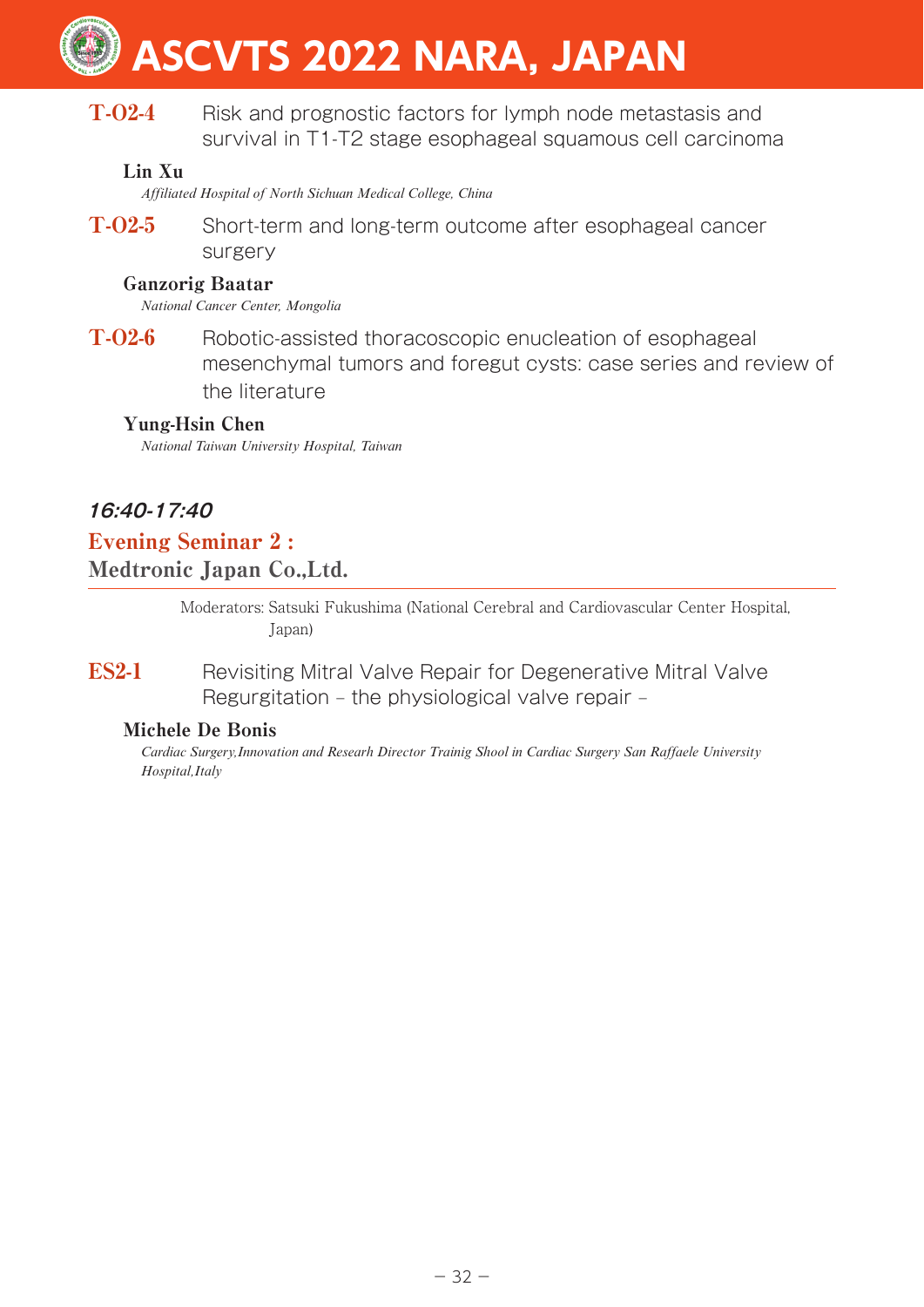

# March 25, 2022 / Track 4

# **9:00-10:00**

#### Surgeons Speak out session :

Moderators: Hirokuni Arai (Tokyo Medical and Dental University, Japan)

SSO-1 ACC/AHA 2021 coronary revascularization guideline.

#### Faisal G. Bakaeen

*Cleveland Clinic, USA*

SSO-2 VARC3 statement

#### Patrick Myer

*Lausanne University Hospital, Switzerland*

SSO-3 LACES statement against ACC/AHA 2020 valve guideline.

#### Victor Dayan

*Centro Cardiovascular Universitario, Montevideo, Uruguay*

# **12:00-13:30** Sponsored Seminar : Abbott Medical Japan LLC

Moderators: Taichi Sakaguchi (Hyogo College of Medicine, Japan)

# Experts Strategies For The Treatment of Mitral Valve Diseases

SS-1 Lifetime management of Mitral disease – Epic Mitral for the first intervention to reintervention.

#### Kenith Fang

*Phoenix Cardiac Surgery, USA*

SS-2 Tips & tricks for successful minimally – invasive Mitral replacement –

#### Yoshitsugu Nakamura

*Chiba-Nishi General Hospital, Japan*

SS-3 Treating young & active patients in the modern era with Abbott Mechanical heart valves.

#### Mark Sakwa

*Memorial Care Heart & Vascular institute, USA*

SS-4 Legacy of success after Mitral Repair with Seguin

#### Donald Glower

*Duke university Hospital, USA*

# **16:40-17:40**